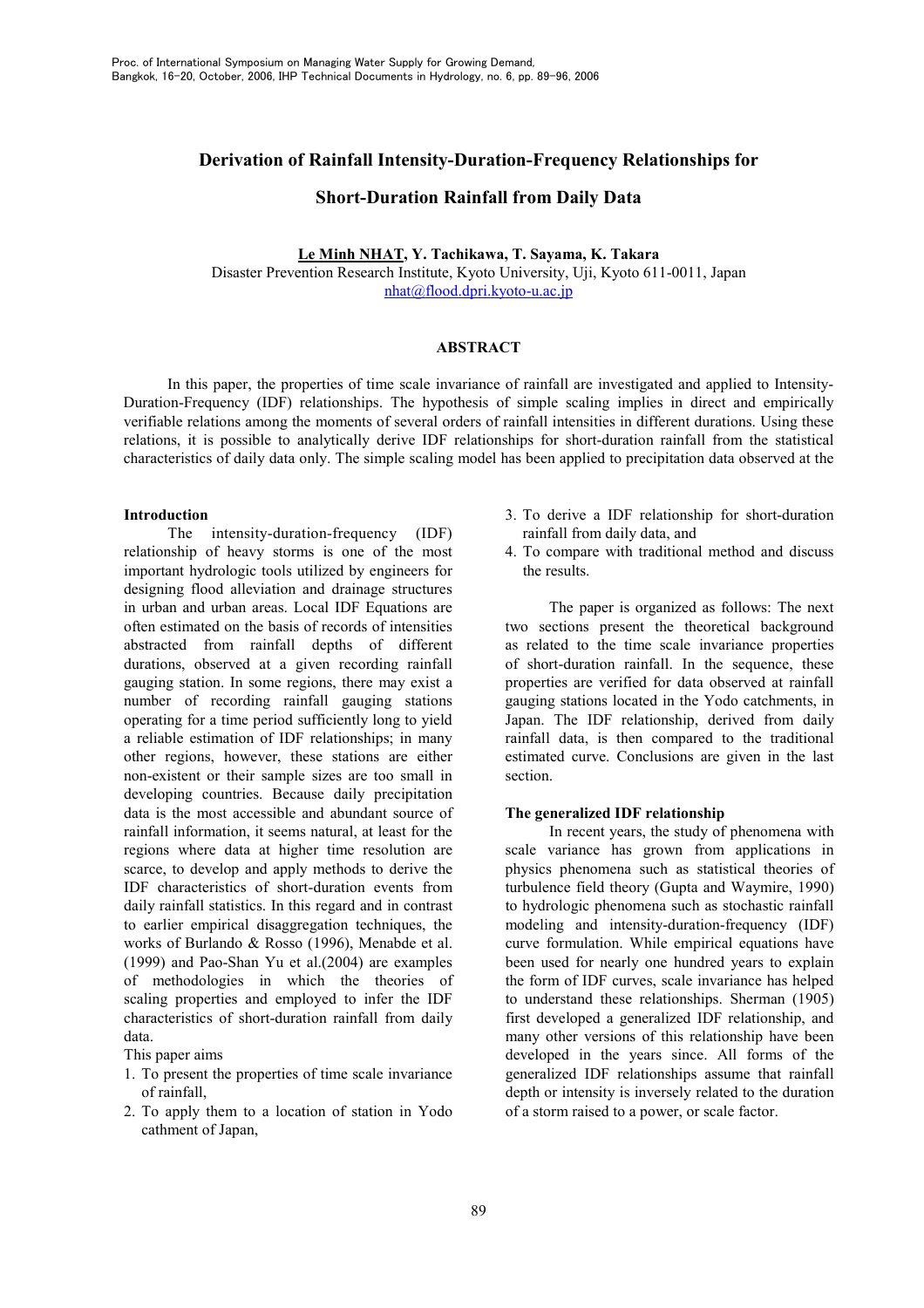The IDF formulas are the empirical equations representing a relationship among maximum rainfall intensity (as dependant variable) and other parameters of interest such as rainfall duration and frequency (as independent variables). There are several commonly used functions found in the literature of hydrology applications (Chow et al., 1988). Four basic forms of equations used to describe the rainfall intensity duration relationship are summarized:

Talbot Equation:

$$
i = \frac{a}{d+b} \tag{1}
$$

**Bernard Equation:** 

$$
i = \frac{a}{d^e} \tag{2}
$$

Kimijima Equation:

$$
i = \frac{a}{d^e + b} \tag{3}
$$

Sherman Equation:

$$
i = \frac{a}{(d+b)^e}
$$
 (4)

where  $i$  is the rainfall intensity (mm/hour);  $d$  is the duration (minutes);  $a, b$  and  $e$  are the constant parameters related to the metrological conditions.

Although many previous studies depend on curve-fitting techniques, studies generalizing IDF rainfall formulas have become popular over the past 20 years. These studies include Hershfield (1961) developed various rainfall contour maps to provide the design rain depths for various return periods and durations. Bell (1969) proposed a generalized IDF formula using the one hour, 10 years rainfall depths;  $P_1^{10}$ , as an index. Chen (1983) further developed a generalized IDF formula for any location in the United States using three base rainfall depths:  $P_l^{10}$ .  $P_{24}^{10}$ ,  $P_1^{100}$ , which describe the geographical variation of rainfall. Kouthyari and Garde (1992) presented a relationship between rainfall intensity and  $P_{24}^2$  for India.

Koutsoviannis et al. (1998) have updated the IDF relationship, for given return period, IDF relationships are particular cases of the following general empirical formula:

$$
i = \frac{w}{\left(d^{\nu} + \theta\right)^{\eta}}
$$
 (5)

where  $i$  denotes the rainfall intensity for duration  $d$ and w, v,  $\theta$ , and  $\eta$  represent non-negative coefficients. A numerical exercise proposed by Koutsovannis et al. (1998) shows that the errors resulting from imposing  $v=1$  in Equation (5) are much smaller than the typical parameter and quantile estimation errors from limited size samples of rainfall data. Considering the specification of  $v \neq 1$ results in over-parametrization of Equation (5), Koutsoyannis et al. (1998) suggested the following equation as a general expression of IDF relationships for a given return period:

$$
i = \frac{W}{\left(d + \theta\right)^{\eta}}
$$
\n<sup>(6)</sup>

Rigorously, the coefficients w,  $\theta$  and  $\eta$  in Equation (6) are not independent from the return period. However, because the IDF curves for different return periods cannot intercept each other, such a dependence cannot be arbitrary; this restriction imposes limits to the variation range of parameters w,  $\theta$  and  $\eta$ . For instance, if  $\{wl, \theta l, \eta l\}$  and  $\{w2, \theta2, \eta2\}$  denote two different parameter sets for return periods T1 and  $T2 \leq T1$  respectively, then Koutsoyannis et al. (1998) suggest the following possible restrictions to the parameter space:

$$
\theta_1 = \theta_2 = \theta \ge 0; 0 < \eta_1 = \eta_2 = \eta < 1; w_1 > w_2 > 0 \tag{7}
$$

In this set of restrictions, note that the only parameter that can consistently increase with increasing return periods is w, which results in substantial simplification of Equation (6). In fact, these arguments justify the formulation of the following general model for IDF relationships:

$$
i = \frac{a(T)}{b(d)} \tag{8}
$$

which possesses the great advantage of presenting separable relationships between i and T and between i and d. In Equation (8),  $b(d) = (d + \theta)^{\eta}$  with  $\theta > 0$ and  $0 \le \eta \le 1$ , whereas  $a(T)$  is completely defined by the probability distribution function of the maximum rainfall intensity. The form of Equation (8) is consistent with most IDF empirical equations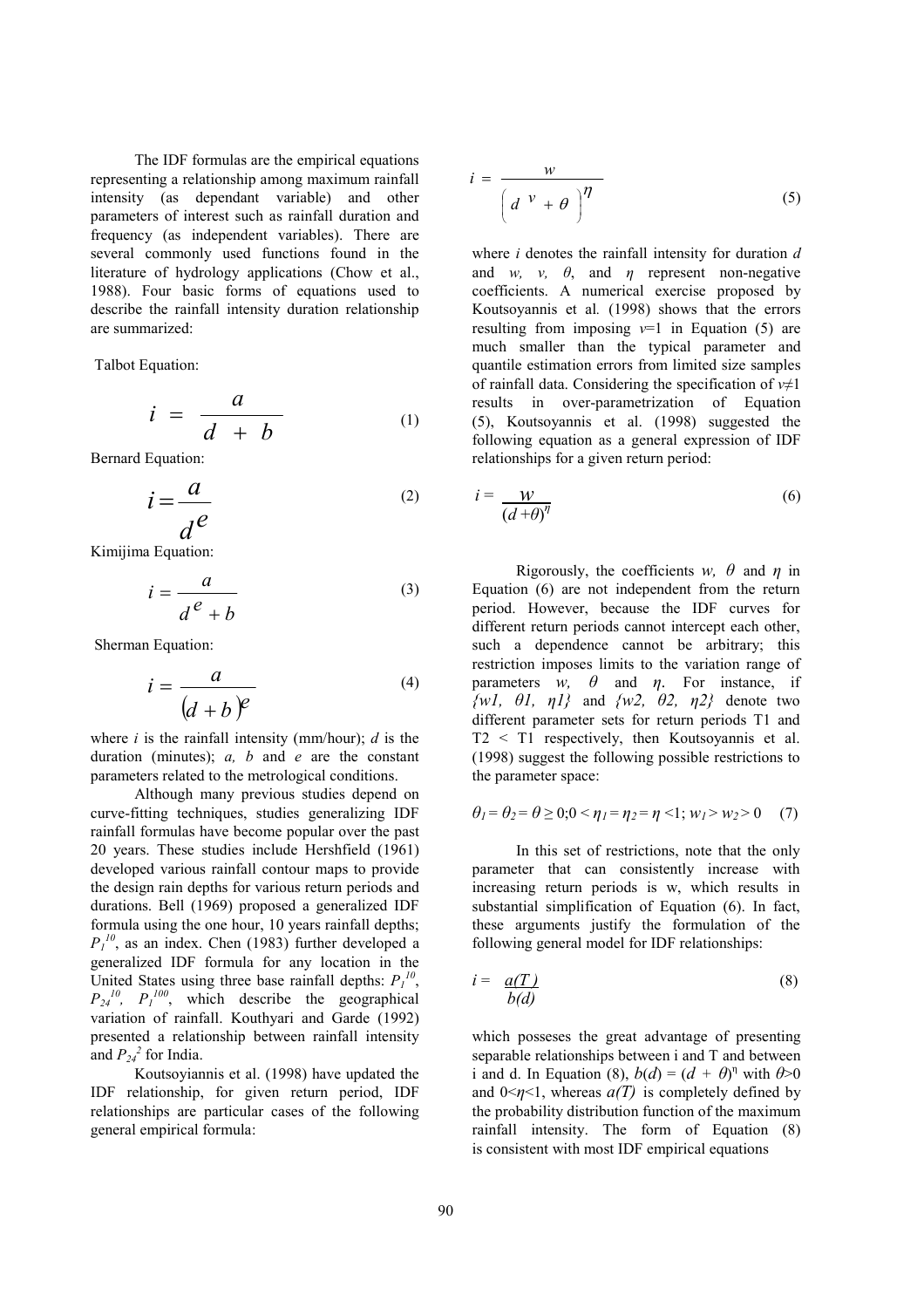estimated for many locations: For example L.M.Nhat et al. (2006) established the IDF curves for precipitation in the monsoon area of Vietnam.

#### The scaling of rainfall intensity theory

In this section, a general theoretical framework for the proposed model is introduced. Let the random variable  $I(d)$  the maximum annual value of local rainfall intensity over a duration d. It is defined as:

$$
I(d) = \max_{0 \le r \le 1} \left[ \frac{1}{d} \int_{1-d/2}^{1+d/2} x(\xi) d\xi \right]
$$
 (9)

where  $X(\xi)$  is a time continuous stochastic process representing rainfall intensity and d is point in time. Suppose that  $I(d)$  represents the Annual Maximum Rainfall Intensity (AMRI) of duration  $d$ , defined by the maximum value of moving average of width d of the continuous rainfall process. The random variable  $I(d)$ has a cumulative probability distribution, which is given by

$$
\Pr(I_d \le i) = F_d(i) = 1 - \frac{1}{T(i)} \tag{10}
$$

Here, some concepts are introduced about scaling of the probability distribution of random functions (Burlando & Rosso, 1996, Menable, 1999). A generic random function  $I(d)$  is denoted by simple scaling properties if obeys the following

$$
I_d = \left(\frac{d}{D}\right)^{-H} I_D \tag{11}
$$

Defining  $\lambda = \frac{D}{d}$  as the scaling ratio

$$
I(d)^{dist} = \lambda^H I(\lambda d)
$$
 (12)

where H is a non-integer scaling exponent factor.

The equality " dist " refers to identical probability distributions in  $=$  both side of the equations.

The Equation  $(12)$  may be rewritten in terms of the moments of order a about the origin, denoted by  $E[I_d^q]$ ; in these terms, the resulting expression is

$$
E\left[I_d^q\right] = \lambda^{Hq} E\left[I_{\lambda d}^q\right] \tag{13}
$$

The scaling exponent,  $Hq$ , can estimated from the slope of linear regression relationship between the log-transformed values of m o m e n t  $\left(\log \frac{E}{\log n}\right)$  and scale

parameters (log  $\lambda$ ) for various order of moment (*q*). This is definition of "strict sense" simple scaling (Gupta & Waymine 1990). A less restrictive definition is "wide sense" simple scaling with  $d = 1$ hour and  $\lambda d = \lambda$ , given by

$$
E\left[I_1^q\right] = \lambda^{Kq} E\left[I_{\lambda}^q\right] \tag{14}
$$

The scaling exponent H is not constant with the order of moment  $(q)$ , as Equation (14), but it varies as in:

$$
E\left[I_1^q\right] = \lambda^{K(q)} E\left[I_2^q\right] \tag{15}
$$

The  $K(q)$  is function of the moment order. The procedure is adopted to test the suitability of scale invariant model to describe rainfall process, in here briefly described in Figure 1. The same moment  $E[Y_{dd}^q]$  are plotted on the logarithmic chart versus

the scale  $\lambda$  for different moments' order  $q_i$ . The slope  $K(q_i)$  is plotted on the linear chart versus the moment order  $q_i$ . If the resulting graph is a straight line, the field is simple scaling, while in opposite case of curved line, multi-scaling is observed.

According to Menabde et al. (1999), the only function form of  $E[I_{\lambda d}^q]$  is capable of satisfying equation:

$$
d^{Hq} E\Big[I_d^q\Big] = \left(\lambda d\right)^{Hq} E\Big[I_{\lambda d}^q\Big] \tag{16}
$$

$$
F_d(i) = F_{\lambda d} \left[ \lambda^H i \right] \tag{17}
$$

$$
E\left[I_d^q\right] = K\left(q\right)d^{Hq} \tag{18}
$$

For many parametric forms, Equation (18) may be expressed in terms of standard variant, as in

$$
F_d(i) = F\left[\frac{i - \mu_d}{\sigma_d}\right] \tag{19}
$$

Where  $F(.)$  is a function independent of d. Under this form, it can be deduced from Equation (18) that

$$
\mu_d = \lambda^H \mu_{\lambda d} \tag{20}
$$

$$
\sigma_d = \lambda^H \sigma_{\lambda d} \tag{21}
$$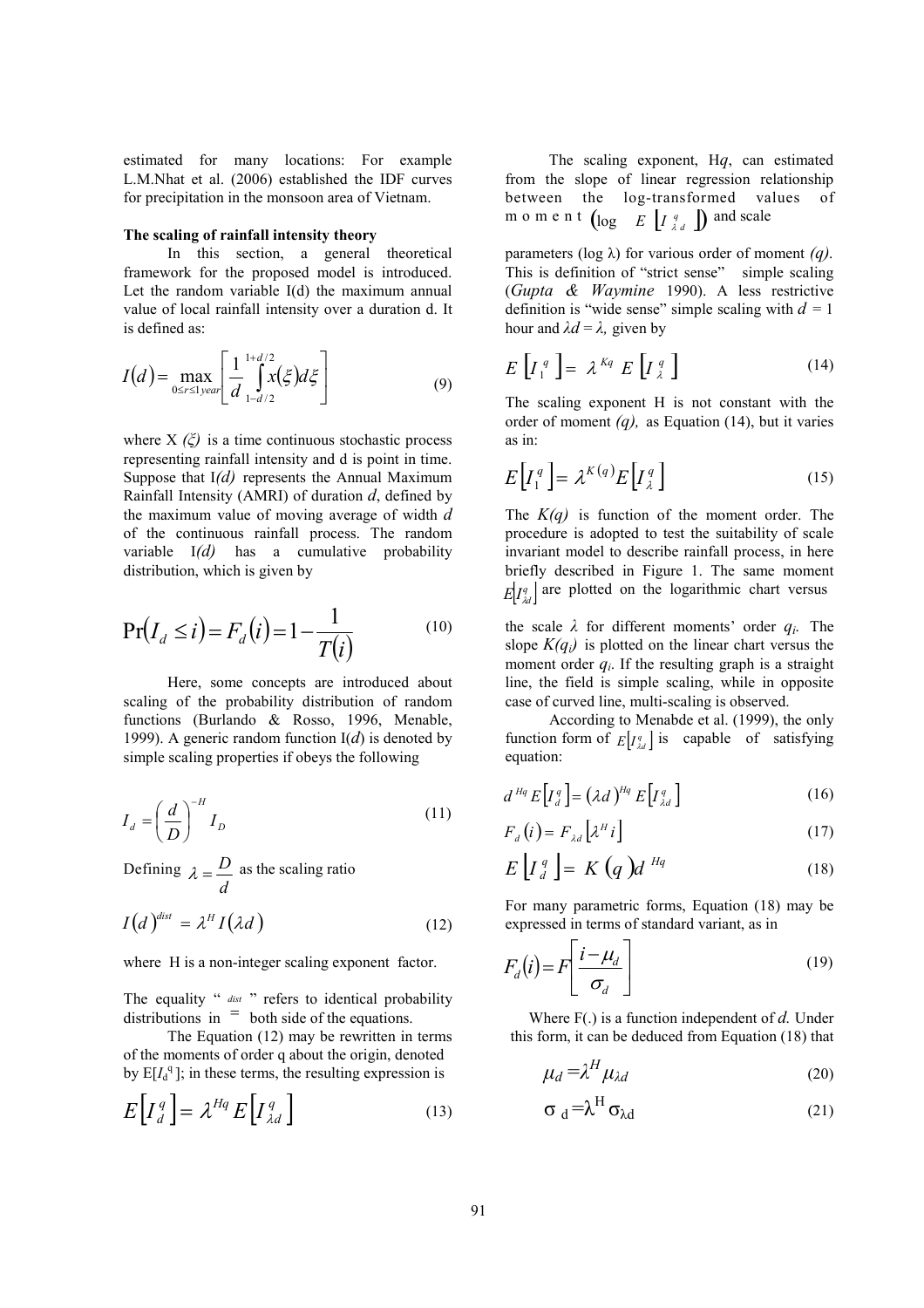

**Simple scaling Multi-scaling** 

Figure, 1 Simple and multiscaling in term of statistical moments. Fist step, moments of different orders q are plotted as function of scale in a log-log plot. From the slope, values of the function  $K(q)$  are obtained. If  $K(q)$  is linear, the process is simple scaling. If  $K(q)$  is non-linear, the process is multiscaling.

Substituting Equation  $(19)$ ,  $(20)$  and  $(21)$  into Equation (8) and investing with respect to  $i$ , one obtains:

$$
i_{d,T} = \frac{\mu_{\lambda d} (\lambda d)^H + \sigma_{\lambda d} (\lambda d)^H F^{-1} (1 - 1/T)}{d^H}
$$
 (22)

By equaling Equation (22) to the general model for IDF relationship, given by Equation  $(7)$ , it is easy to verify that

$$
H = \eta \tag{23}
$$

$$
\theta = 0 \tag{24}
$$

$$
b(d) = d^{\eta} \tag{25}
$$

$$
a(T) = \mu_{\lambda d} (\lambda d)^{H} + \sigma_{\lambda d} (\lambda d)^{H} F^{-1} (1 - 1/T) \tag{26}
$$

$$
i_{d,T} = \frac{\mu + \sigma F^{-1}(1 - 1/T)}{d^{\eta}}
$$
 (27)

where:  $\mu = \mu_{\lambda d} (\lambda d)^H$  and  $\sigma = \sigma_{\lambda d} (\lambda d)^H$  are constants. It is worthwhile to note that the simple scaling hypothesis leads to the equality between the scale factor and the exponent in the expression relating rainfall intensity and duration.

The simple scaling property, as formalized by Equation (17), can be empirically verified by replacing the population moments by the corresponding sample moments. On the other hand, in order to verify the validity of Equation (18), one needs to specify a probability distribution for the annual maximum rainfall intensities. In such a context, two of the most frequently used probability distributions, namely the Generalized Extreme Value (GEV) and the EV1 or Gumbel parametric functions, are examples of functional forms that are compatible with expression (19) and appropriate for the empirical verification of Equation (18).

Application simple scaling in time series of rainfall This section describes the application of the simple scaling model for rainfall intensities, as prescribed by Equation (27), to rainfall data observed at the Hikone and Hirakata rainfall station of Yodo catchments, located in Japan.

A first attempt to verify the simple scaling hypothesis has been made by using sample moments in Equation (17), with  $H = n$ . Figure 2 depicts the resulting relationship between sample moment order  $q$  and duration  $d$ , both in logarithmic coordinates, for sample moments of order  $q = 1, 2, up$  to 5. In this Figure 2, it is clear that for all moment orders considered, there are well defined scale relationships for durations comprised between 1 hour and 24 hours.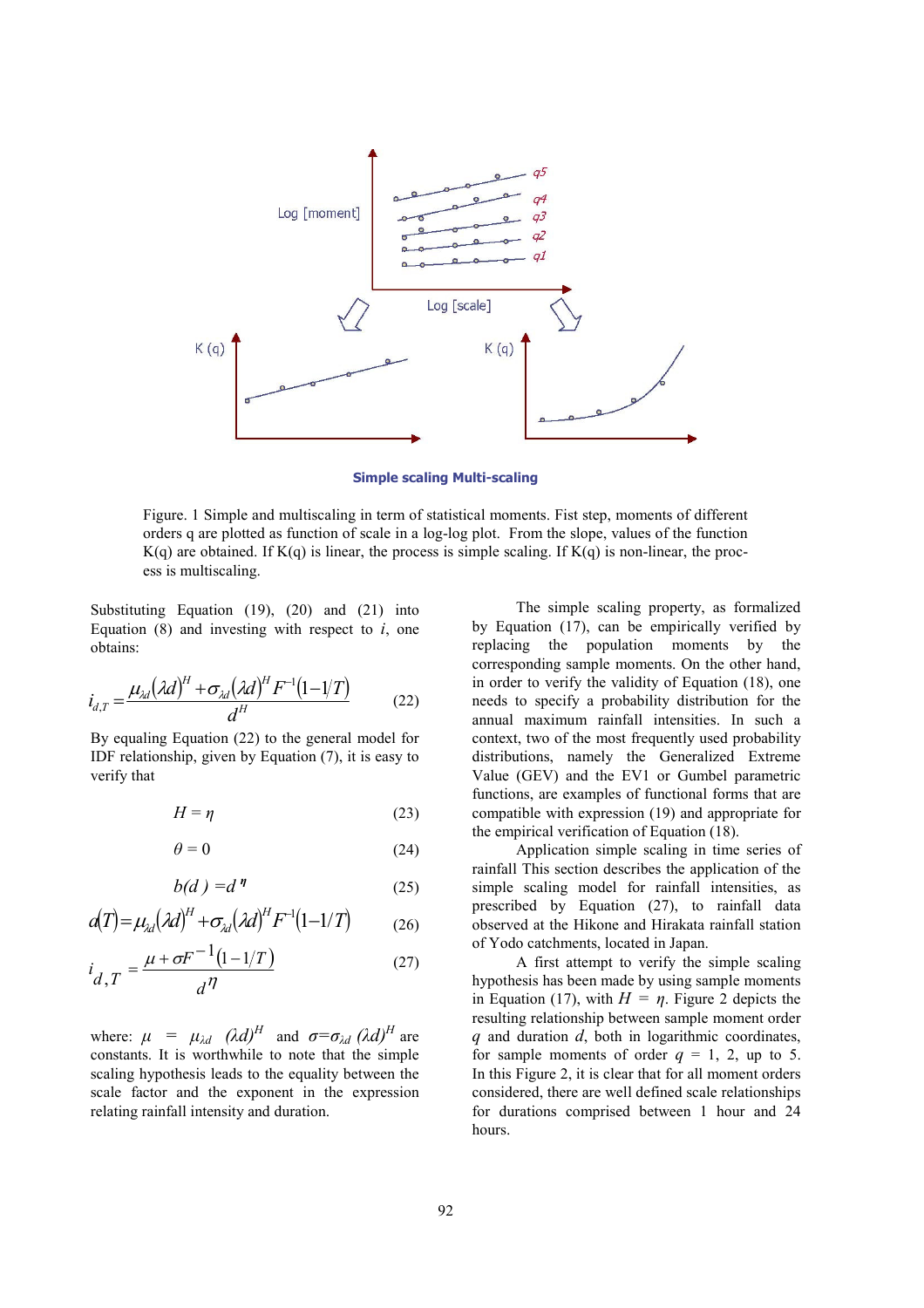

Figure 2 Relationship between sample moments of order q and duration

The regression between moment  $E[I_{\lambda d}]$  and duration d, for 1h to 24 h, may also be used to check the validity of Equation (17). In fact, by representing the exponent by  $K(q) = -nq$  and plotting it against  $q$ , Figure 3 shows there is an almost perfect linearity between the two variables. Such a linear

relationship confirms the hypothesis of "simple scaling in wide sense", as defined by Equation (17).

The slope of the regression line between  $K(q)$  and q

is  $\eta$ =0.6058 for Hikone and  $\eta$ =0.678 for Hirakata station, as an estimated for the scale factor.



Figure 3 Relationship between  $K(q)$  and the sample moment order q

The IDF relationship for short duration rainfall can be deduced form daily data by applying Equation (22) with  $\eta$ =0.6058 for the Hikone station and with the estimates of  $\mu_D$  and  $\sigma_D$  with D=24h. From 24-hour data collected at the Hilkone recording gauging station, the sample of 21 years of 24 hours annual maximum rainfall intensity yields. the estimates  $\mu_{D-24} = 4.615$  and  $\sigma_{D=24} = 2.604$ . Back with these estimates and the Gumbel inverse function, the deduced IDF relationship for the location of Hikone may be written as Equation (30) with  $\mu = \lambda^{\eta} \mu_{\nu} = 31.56$  and  $\sigma = \lambda^{\eta} \sigma_{\nu} = 17.81$ 

$$
i_{d,T} = \frac{\mu_{\lambda d} (\lambda d)^{\eta} + \sigma_{\lambda d} (\lambda d)^{\eta} F^{-1} (1 - 1/T)}{d^H}
$$
 (28)

and: 
$$
i_{d,T} = \frac{\mu + \sigma F^{-1}(1 - 1/T)}{d^{\eta}}
$$
 (29)

$$
i = \frac{31.56 - 17.8In(-In(1 - 1/T))}{d^{0.605}}
$$
(30)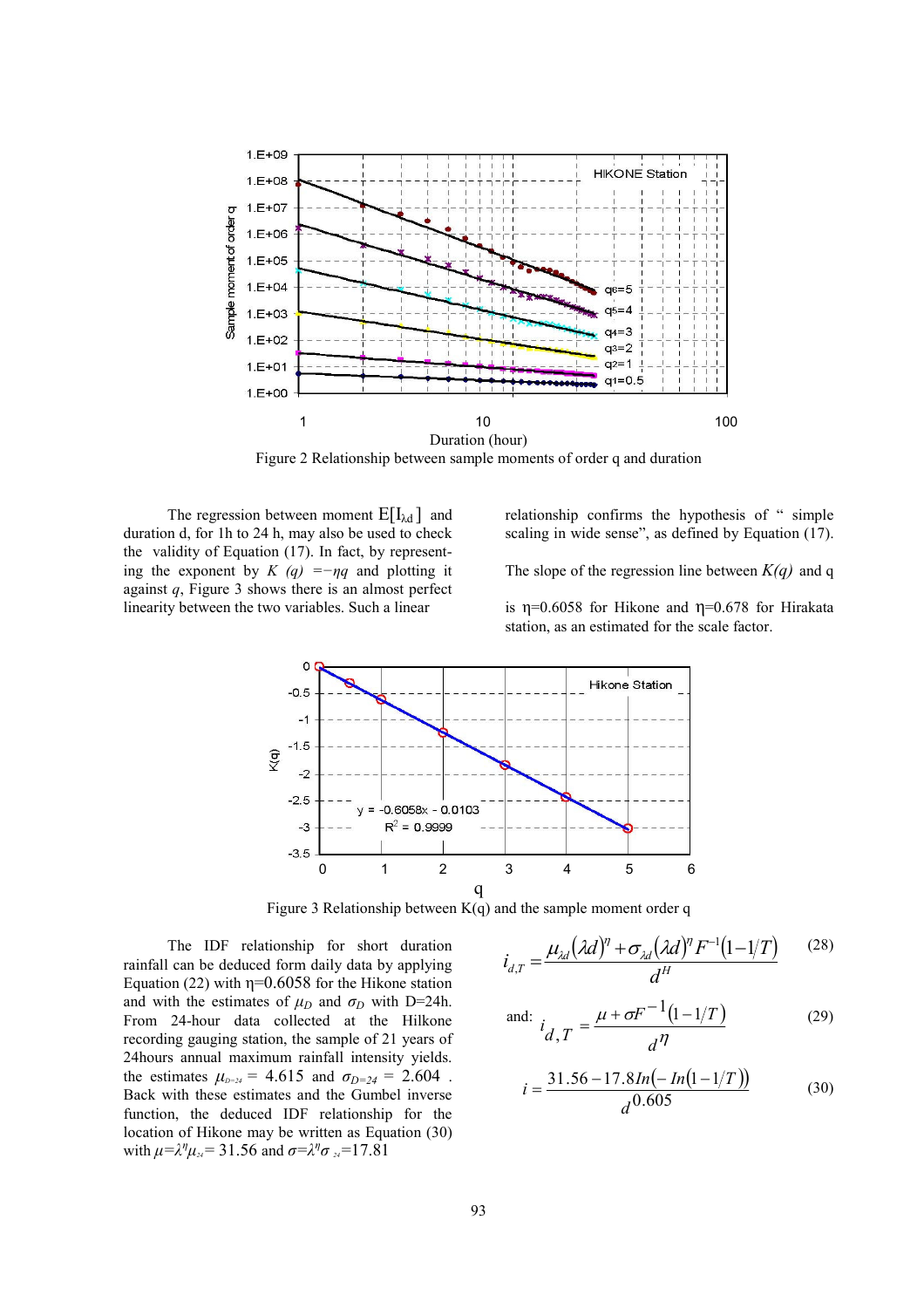Another traditional way of constructed rainfall IDF curves by Equation (2) (Bernard Equation). Frequency analysis techniques are used to develop the relationship between the rainfall intensity, storm duration, and return periods from rainfall data. Analysis of distribution for rainfall frequency is based on the EVI (Gumbel) distribution. The probability distribution function for EVI is

$$
f(x) = \frac{1}{\beta} \left[ \frac{x - \alpha}{\beta} - \exp\left(\frac{x - \alpha}{\beta}\right) \right]
$$
 (31)

The cumulative density function (CDF)

$$
F(x) = 1 - \exp\left(\frac{x - \alpha}{\beta}\right) \tag{32}
$$

Where gand Bare the parameters. The EVI distribution used to calculate the rainfall intensity at different rainfall durations and return periods and the maximum rainfall intensity for considered durations and 2, 5, 10, 20, 50,100 and 200 years return periods, have been determined. The set of IDF curves can be estimated by Bernard Equation shown in Figure 4.



Figure 4 The Rainfall Intensity-Duration-Frequency (IDF) curves for Hikone station by Bernard Equation.

The Rainfall Intensity Duration Frequency curves for Hikone station can be reconstructed be scaling methods by Equation (30), it is show small differences, with higher values for increasing return periods. Figure 5 shows how the IDF relationships, regional climatic characterize.

as calculated by Equation (30) and plots as the return period varies from 5 to 100 year returns. The scale factor  $\eta$ , along with parameters  $\sigma$  and  $\mu$  in Equation (29), may be interpreted as